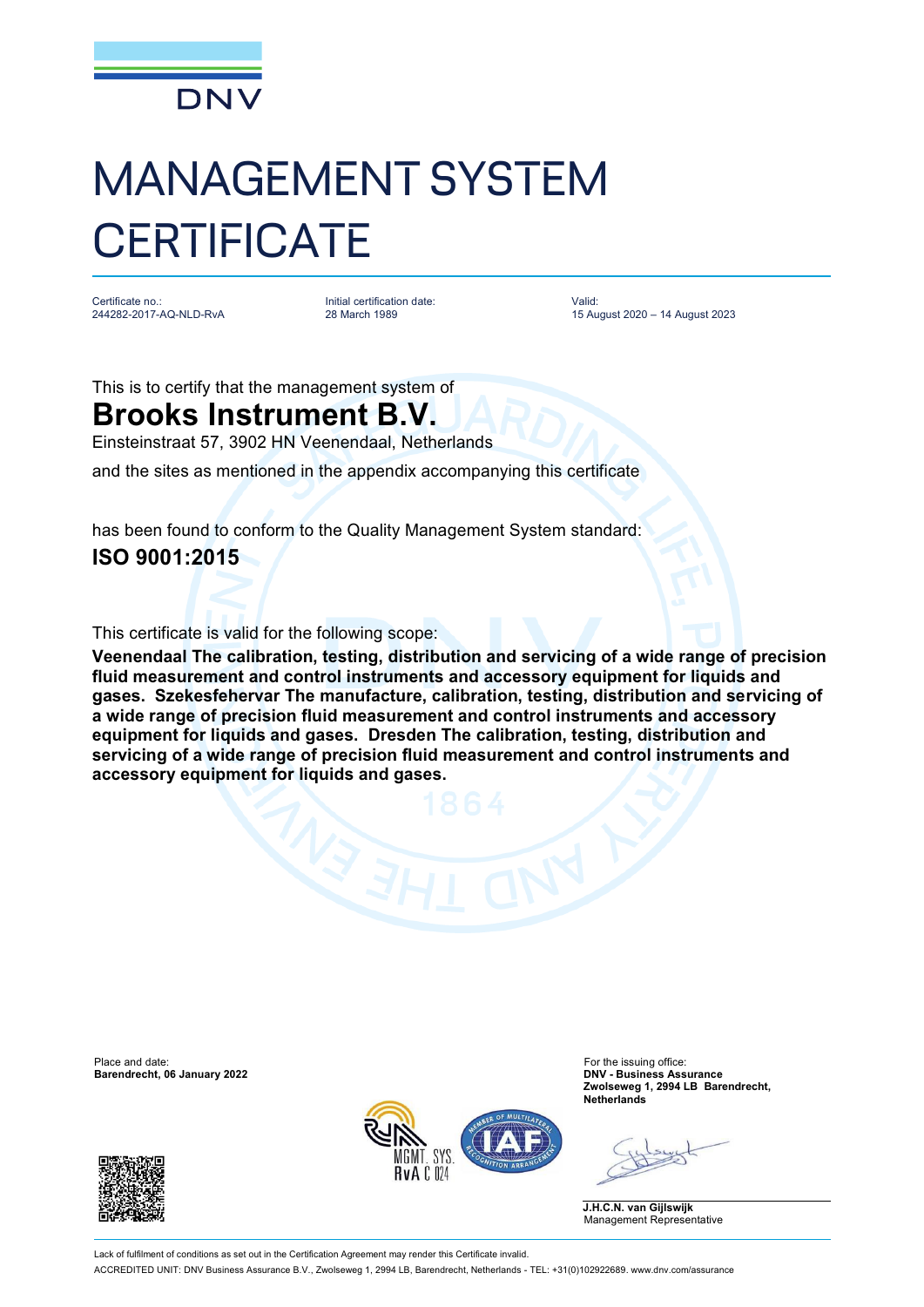

Place and date: Barendrecht, 06 January 2022

### **Appendix to Certificate**

#### **Brooks Instrument B.V.**

Locations included in the certification are as follows:

| <b>Site Name</b>              | <b>Site Address</b>                                   | <b>Site Scope</b>                                                                                                                                                                                                     |
|-------------------------------|-------------------------------------------------------|-----------------------------------------------------------------------------------------------------------------------------------------------------------------------------------------------------------------------|
| <b>Brooks Instrument GmbH</b> | Zur Wetterwarte 50, 01109 Dresden,<br>Germany         | The calibration, testing, distribution and<br>servicing of a wide range of precision fluid<br>measurement and control instruments and<br>accessory equipment for liquids and<br>gases.                                |
| Brooks Instrument Kft.        | H-8001 Székesfehérvár, Berényi út 72-<br>100, Hungary | The manufacture, calibration, testing,<br>distribution and servicing of a wide range<br>of precision fluid measurement and control<br>instruments and accessory equipment for<br>liquids and gases.                   |
| Brooks Instrument B.V.        | Einsteinstraat 57, 3902 HN Veenendaal,<br>Netherlands | Veenendaal<br>The calibration, testing, distribution and<br>servicing of a wide range of precision fluid<br>measurement and control instruments and<br>accessory equipment for liquids and<br>gases.                  |
|                               |                                                       | Szekesfehervar<br>The manufacture, calibration, testing,<br>distribution and servicing of a wide range<br>of precision fluid measurement and control<br>instruments and accessory equipment for<br>liquids and gases. |
|                               | 1864                                                  | <b>Dresden</b><br>The calibration, testing, distribution and<br>servicing of a wide range of precision fluid<br>measurement and control instruments and<br>accessory equipment for liquids and<br>qases.              |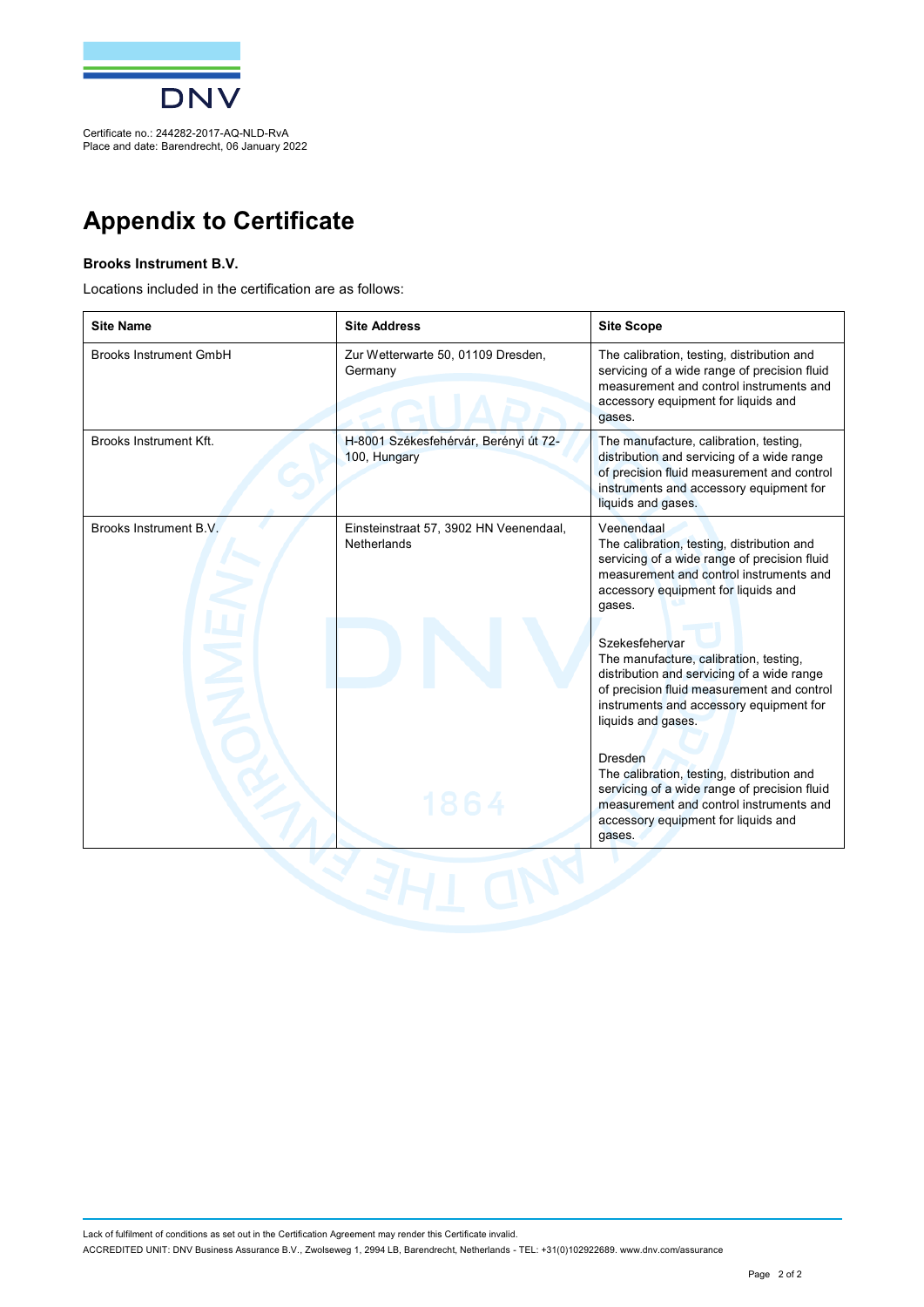

Certificate no. 244282-2017-AQ-NLD-RvA Initial certification date: 28 March 1989

Valid: 15 August 2020 - 14 August 2023

This is to certify that the management system of

#### **Brooks Instrument B.V.**

Einsteinstraat 57, 3902 HN Veenendaal, Netherlands

and the sites as mentioned in the appendix accompanying this certificate

has been found to conform to the Quality Management System standard: ISO 9001:2015

This certificate is valid for the following scope:

Veenendaal The calibration, testing, distribution and servicing of a wide range of precision fluid measurement and control instruments and accessory equipment for liquids and gases. Szekesfehervar The manufacture, calibration, testing, distribution and servicing of a wide range of precision fluid measurement and control instruments and accessory equipment for liquids and gases. Dresden The calibration, testing, distribution and servicing of a wide range of precision fluid measurement and control instruments and accessory equipment for liquids and gases.

Place and date: Barendrecht, 06 January 2022





For the issuing office: **DNV - Business Assurance** Zwolseweg 1, 2994 LB Barendrecht, **Netherlands** 

J.H.C.N. van Gijlswijk Management Representative

Lack of fulfilment of conditions as set out in the Certification Agreement may render this Certificate invalid ACCREDITED UNIT: DNV Business Assurance B.V., Zwolseweg 1, 2994 LB, Barendrecht, Netherlands - TEL: +31(0)102922689, www.dnv.com/assurance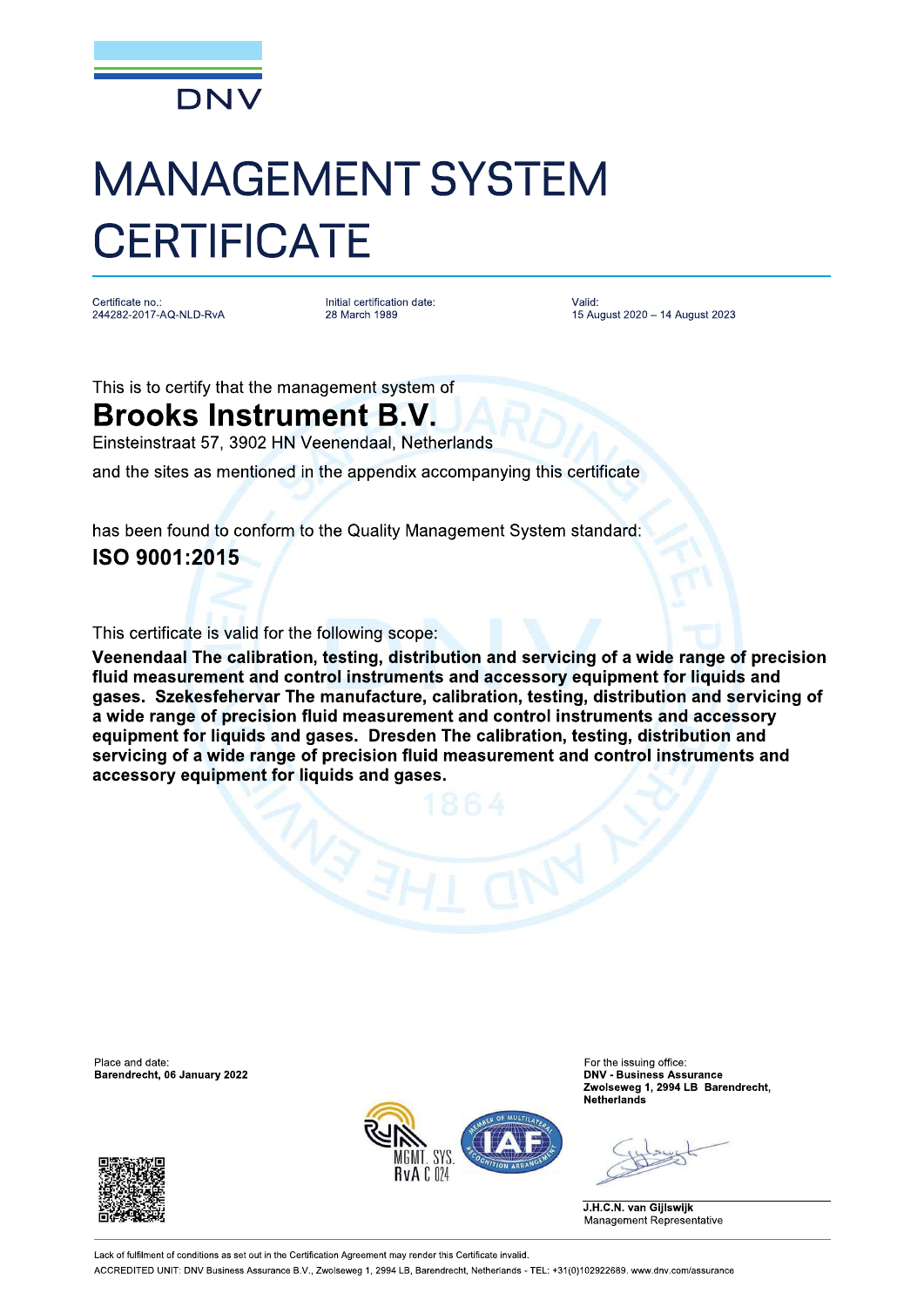Site certificate No.: 244282-2017-AO-NLD-RvA-CC2

Initial certification date: 28 March 1989

Valid: 15 August 2020 - 14 August 2023

**DNV·GL** 

Belongs to Central Office Certificate No.: 244282-2017-AQ-NLD-RvA

This is to certify that the management system of

### **Brooks Instrument GmbH**

Zur Wetterwarte 50, 01109 Dresden, Germany

has been found to conform to the Quality Management System standard: ISO 9001:2015

This certificate is valid for the following scope:

The calibration, testing, distribution and servicing of a wide range of precision fluid measurement and control instruments and accessory equipment for liquids and gases.

Place and date: Barendrecht, 27 July 2020





The RvA is a signatory to the IAF MLA

For the issuing office: **DNV GL - Business Assurance** Zwolseweg 1, 2994 LB, **Barendrecht, The Netherlands** 

J.H.C.N. van Gijlswijk Management Representative

Lack of fulfilment of conditions as set out in the Certification Agreement may render this Certificate invalid. ACCREDITED UNIT: DNV GL Business Assurance B.V., Zwolseweg 1, 2994 LB, Barendrecht, Netherlands. TEL:+31(0)102922689. www.dnvgl.com/assurance